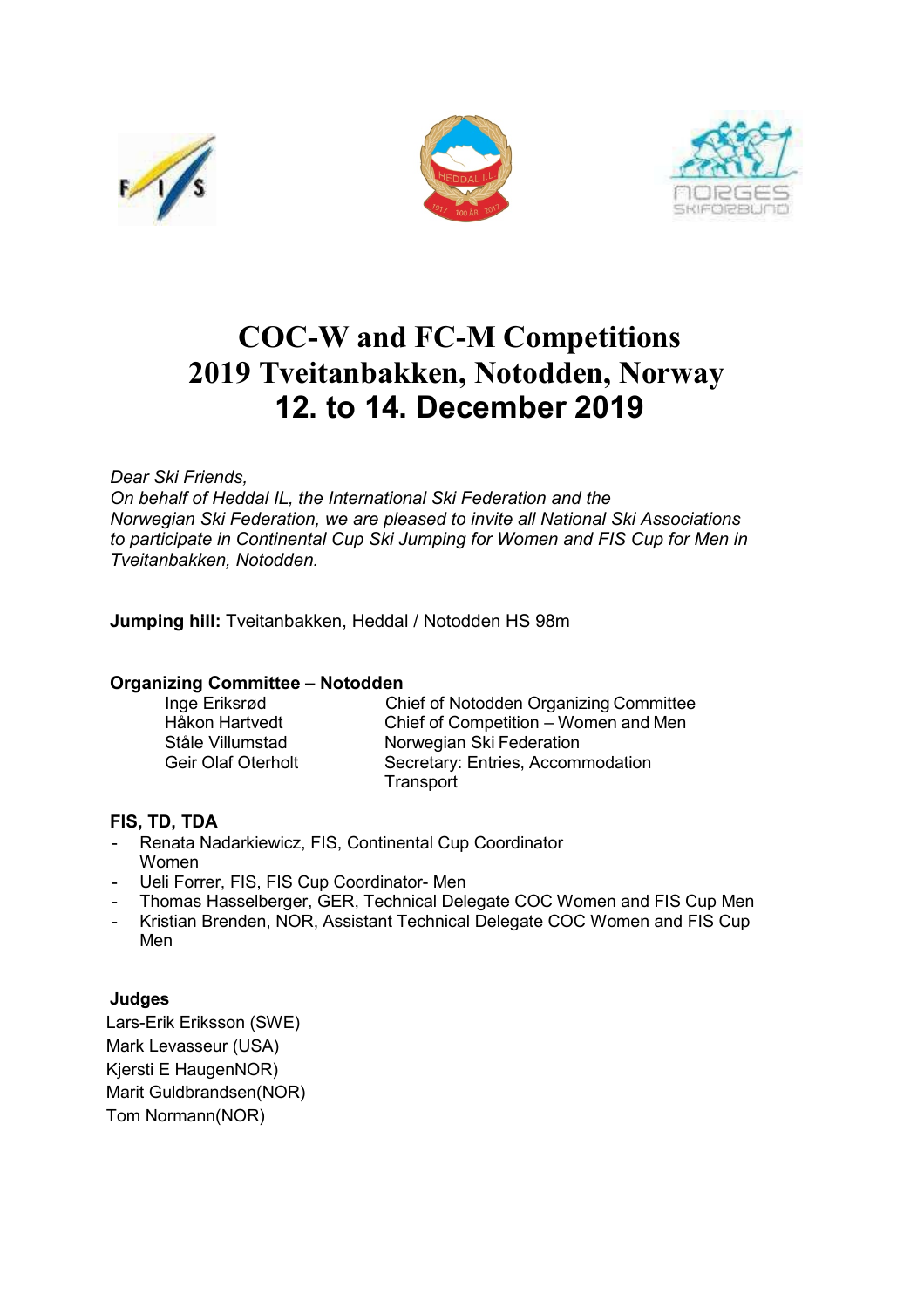# **Race program 12. to 14. December 2019**

# **Wednesday 11. December**

#### **Teams arrival**

#### **Thursday 12. December**

16:00 Team Captains' Meeting COC W / FC M at Notodden Hotell 18:15 Official Training COC W (2 rounds) 20:00 Official Training FC M (2 rounds) 21:30 Distribution of start numbers on Tuvensenteret COC W

## **Friday 13. December**

14:45 Trial Round FC M 16:00 1st Competition Round FC M After 20 minutes Final Round

18.30 Trial Round COC W 19:15 1st Competition Round COC W After 30 minutes Final Round

Prize giving ceremony immediately after each competition

#### **Saturday 14. December**

11:00 Trial Round COC W 11:45 1st Competition Round COC W After 30 minutes Final Round

13:45 Trial Round FC M 15:00 1st Competition Round FC M After 20 minutes Final Round

Prize giving ceremony immediately after competition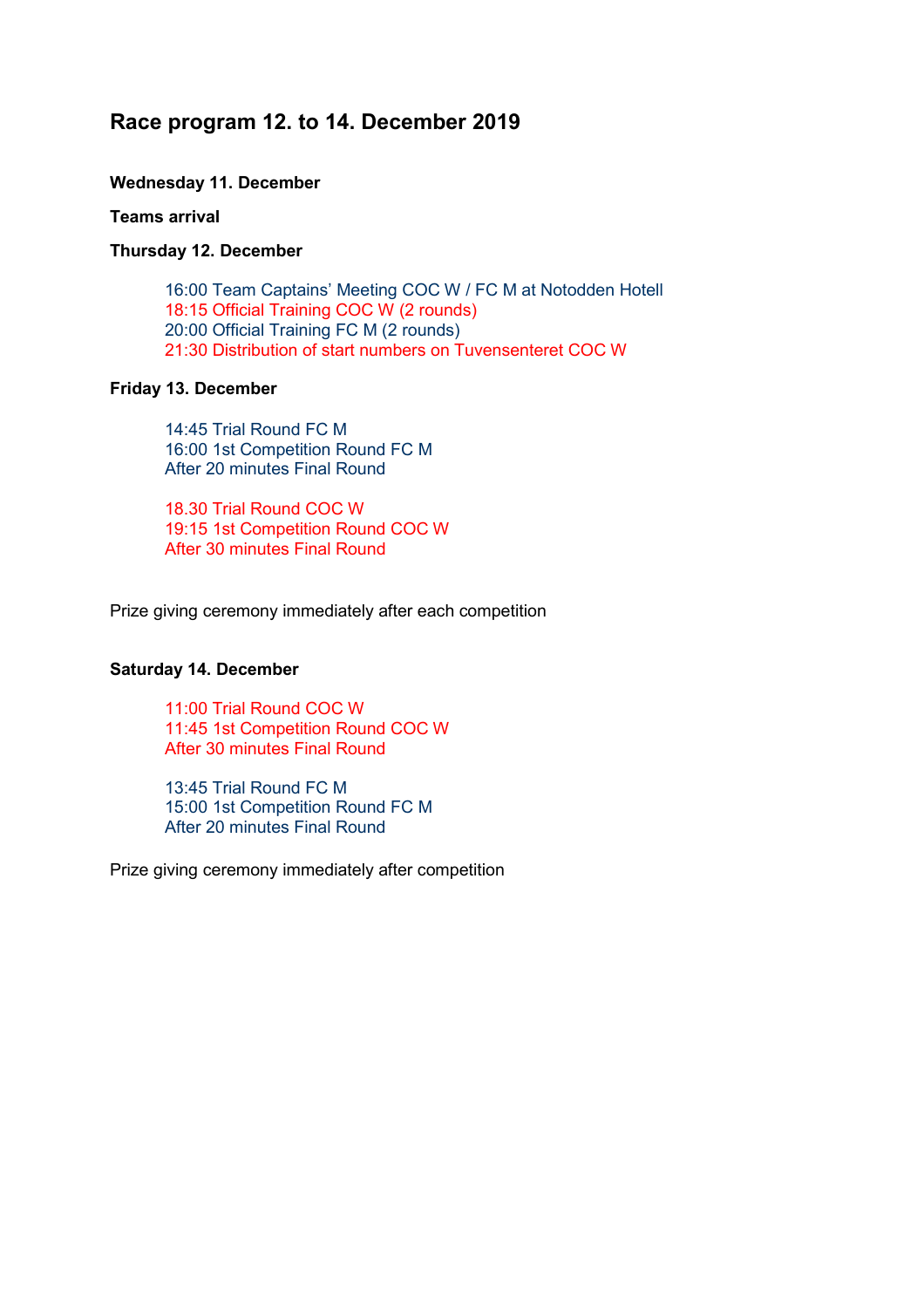#### **VENUE** Tveitanbakken Ski Jumping Hill in Notodden https:/[/www.heddalhopp.no/hvor-ligger-tveitanbakken/](http://www.heddalhopp.no/hvor-ligger-tveitanbakken/)

## **INFORMATION OFFICE**

The Information office is located in the Hill

**Opening hours:** Wednesday 11 December 18:00 - 20:00 Thursday 12 December 11:30 - 22:00 Friday 13 December 12:00 – 21:00 Saturday 14 December 09:00 – 15:00

#### **RACE OFFICE:**

The race office is located in the Ski Jumping Hill.

#### **BIBS:**

Bibs for official training and the ski jumping competitions will be distributed one hour before the competition in the Race Office.

#### **WAXING FACILITIES:**

You will find waxing cabins close to the Ski Jumping Hill - according to FIS rules.

#### **Entry Form:**

Each Ski Association shall send its entry form by mail to the organizing committee: Email: **geir.olaf@bluesfest.no**

#### **Use the Entry Form on FIS' website:**

[https://res.cloudinary.com/fis-production/raw/upload/v1536927543/fis](https://res.cloudinary.com/fis-production/raw/upload/v1536927543/fis-prod/assets/Entry_Form_Ski_Jumping.docx)[prod/assets/Entry\\_Form\\_Ski\\_Jumping.docx](https://res.cloudinary.com/fis-production/raw/upload/v1536927543/fis-prod/assets/Entry_Form_Ski_Jumping.docx)

Entry form without the FIS Code will not be accepted.

#### **Closing time for entries:**

Deadline for the entry is Desember 3<sup>rd</sup>. For entries arriving later than the deadline, the organizing committee cannot guarantee smooth travel and accommodation arrangements.

#### **Competition rules:**

The FIS rules will apply. The number of participants must comply with official FIS competition rules and regulations.

#### **Insurance:**

All competitors are to be insured by their own Ski Association and must have signed the Athletes Declaration. The Organizers have coverage for their own third party liability only. The Organizers will ask for Insurance documents and allow their right to keep the jumpers out of competition if they do not seem to be insured.

#### **Team Captain' Meeting Room:**

COC Women: Notodden Hotell FIS Men: Notodden Hotell